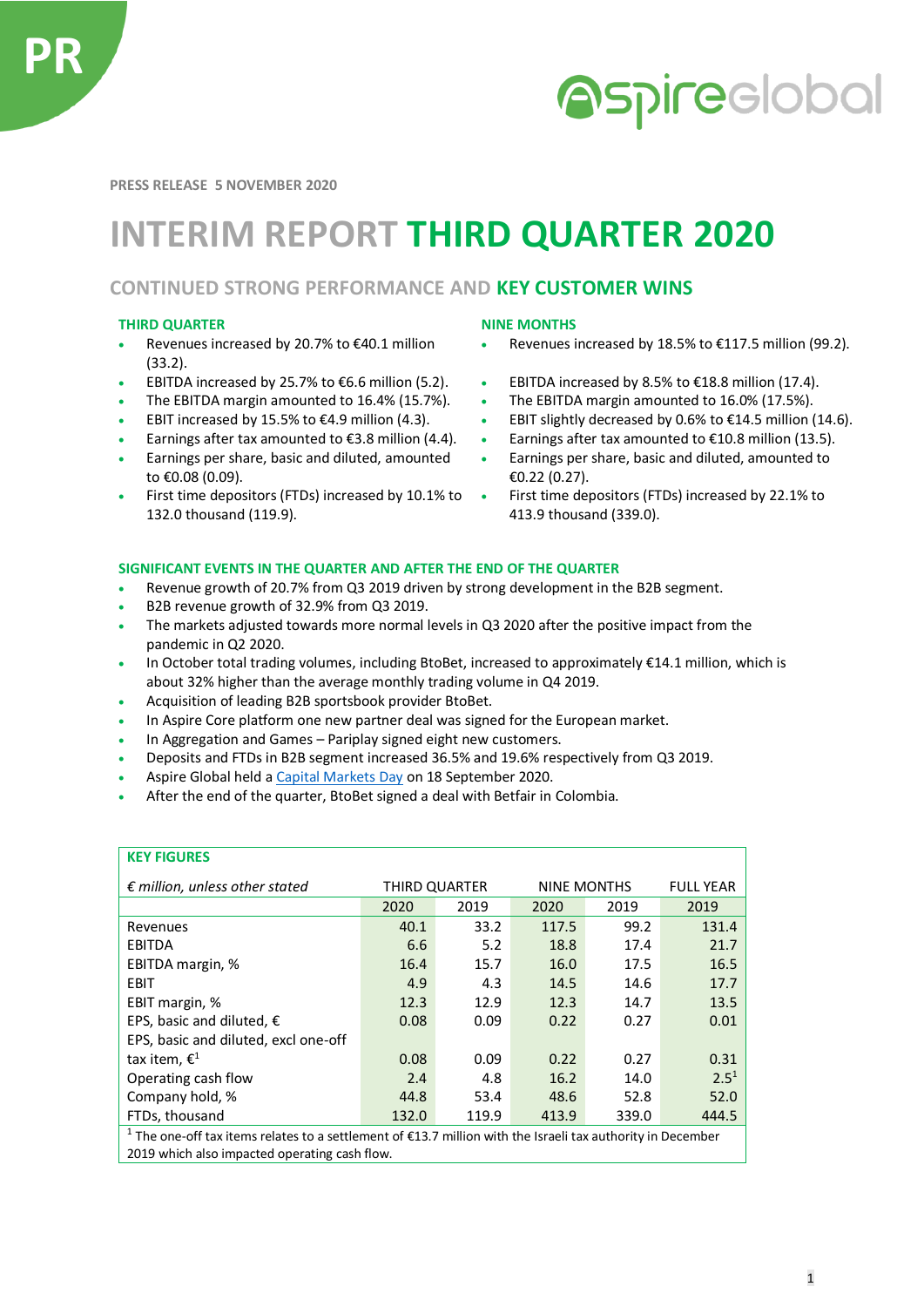### **"WE AIM TO BECOME THE WORLD'S LEADING IGAMING SUPPLIER"**

**Aspire Global has recently passed several landmarks and is stronger than ever. With the acquisition of the leading B2B sportsbook provider BtoBet we are in the position to compete for any deal, anywhere and our recent wins with tier 1 operators prove the strength of our offering. Aspire Global's good business momentum continued in the quarter with strong growth and improved EBITDA margin.**

Revenues grew by 20.7% to €40.1 million from Q3 2019 with strong development in the B2B segment. B2B revenue growth was 32.9% from Q3 2019, driven by the attractiveness of our competitive iGaming offering along with our deep market know-how and expansion to markets outside of Europe. The markets adjusted towards more normal levels in the quarter after the positive impact from the pandemic in Q2 2020.

#### **IMPROVED EBITDA MARGIN**

EBITDA increased by 25.7% to €6.6 million from Q3 2019 and the EBITDA margin improved. The EBITDA margin raised from 15.7% to 16.4% despite the impact by the increased revenue share from taxed and locally regulated markets of 60% in Q3 2019 to 71% in Q3 2020. The steady margin improvement demonstrates our ability to grow in locally regulated markets while maintaining good profitability by utilizing synergies and closely monitoring our efficiency and expenditures.

#### **ENDLESS GROWTH OPPORTUNITIES**

The acquisition of the leading B2B sportsbook provider BtoBet is a significant strategic milestone for Aspire Global. Through the acquisition we can include BtoBet's cutting-edge Neuron 3 sports platform in our offering. This is essential since we now cover all the main elements of the B2B iGaming value chain with our own products. Aspire Global is now in full control of the IP in the whole value chain which means that we drive the complete roadmap and steer the rollout of new features also in the sportsbook offering.

Furthermore, the acquisition was a big step in the execution of our growth strategy. All at once Aspire Global increased its footprint significantly from two continents, Europe and North America, to Latin America and Africa. The Group is now operating under 25 regulations and in twelve of these the Group holds gaming licenses. In Q3 2020 we had 129 active partners and by adding BtoBet we now count 150 active partners. This impressive number gives us a solid base for further growth and expansion. We see endless opportunities to grow with present partners as well as to establish Aspire Global as the prime supplier to new customers.

#### **BETFAIR COLOMBIA NEWLY ADDED PARTNER**

I am proud to see the recent key customers we have added to our list of partners. By winning tier 1 operators we get the evidence that our offering is competitive, powerful and best-in-class. Such significant references open up for new opportunities on other playing fields. Among our new partners we count Betfair in Colombia where BtoBet, in October, signed an agreement for its sports and iGaming platform. Betfair is part of the Flutter Group which is the world's leading gaming giant. It's of course promising to see that such a reputable operator as Betfair chose BtoBet's advanced platform for their sports offering.

#### **TARGETING NEW PARTNER DEALS GLOBALLY**

A key part of our business strategy is acquisitions. With the BtoBet deal we have accomplished an important part of the acquisition strategy. Aspire Global has a strong financial position which make it possible for us to consider further M&A activities. However, in the short term, our focus is on integrating BtoBet and together with Pariplay form an outstanding offering, with the goal of winning new exciting deals across the world and capitalizing on the synergies among the group companies.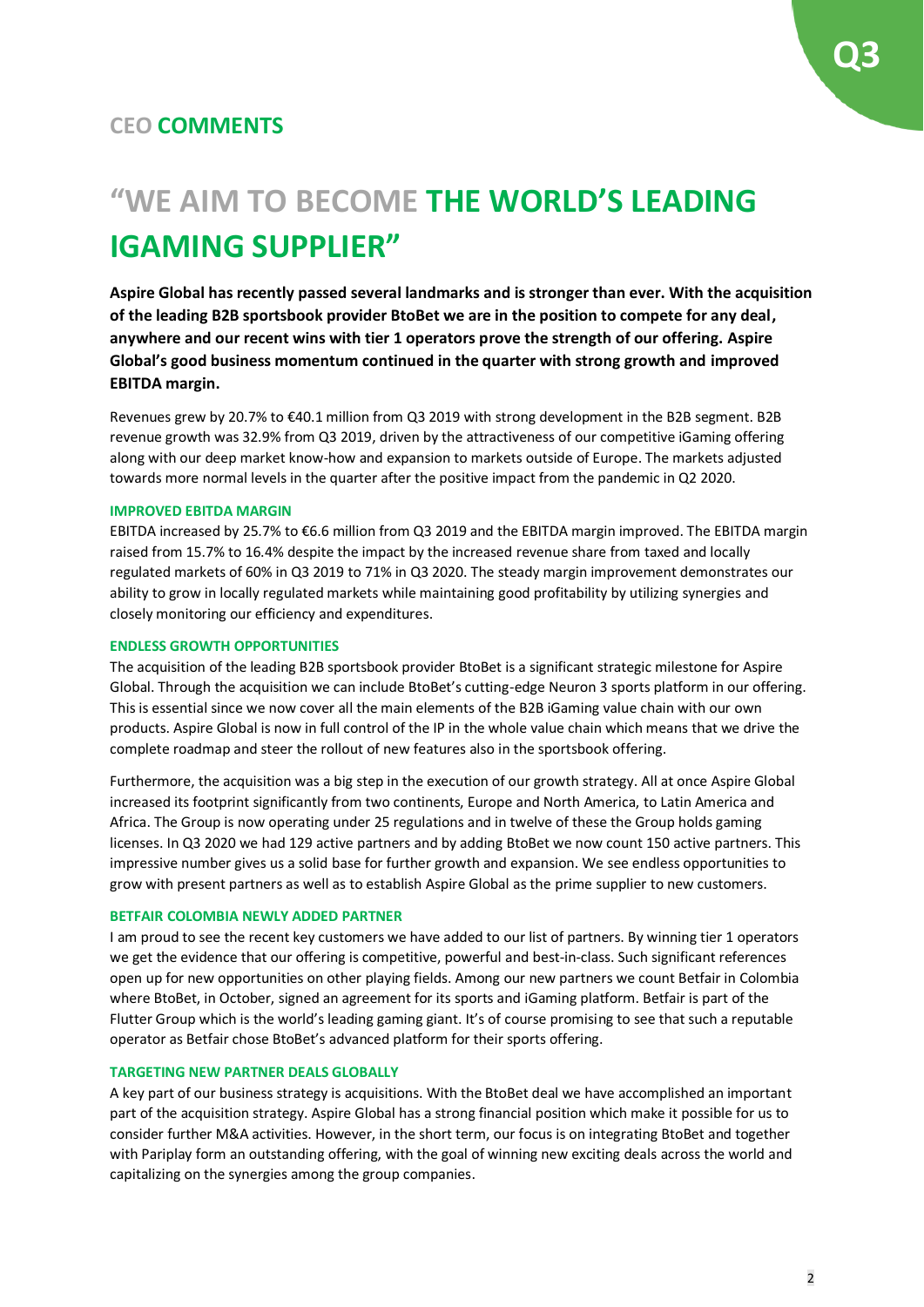Our game studio and game aggregator Pariplay has also this quarter demonstrated its strengths with revenues up 69.3% and EBITDA growth of 73.0% from Q3 2019. Pariplay's leading position in markets such as Switzerland and Portugal, together with its outstanding offering, are key competitive advantages when approaching any iGaming operator.

#### **READY FOR THE GERMAN REGULATED MARKET**

In Europe, Germany is next in line to regulate and we have worked very focused to comply with the regulations and to adapt to the transitional period which started 15 October this year. Our prime target is to secure our entrance into the regulated German market in July 2021, for the benefit of Aspire Global and our partners.

#### **SUSTAINABILITY A KEY PRIORITY**

I'm happy to welcome our new sustainability officer, Liesbeth Oost, to the Group. This is a strategic recruitment in order to further enhance our sustainability work and ways of working, especially when it comes to responsible gaming.

#### **OUTLOOK**

If we include BtoBet in the Group's quarterly results, Aspire Global's revenues would have grown by 26.1% to €41.9 million from Q3 2019. EBITDA would have increased by 38.7% to €7.2 million from Q3 2019 with an EBITDA margin of 17.3%. We expect BtoBet to have a material positive effect on Aspire Global's EBITDA as of 2021.

After the positive impact of the pandemic in Q2 2020, the markets got back to more normal levels in Q3 2020. Due to the acquisition of BtoBet in the quarter, we have decided to share a current trading update: In October total trading volumes, including BtoBet, increased to approximately €14.1 million, which is about 32% higher than the average monthly trading volume in Q4 2019.

The past twelve months have been very special to Aspire Global. We have made two strategic, important acquisitions — Pariplay and BtoBet. At the beginning of the year we quickly adapted to the Covid-19 outbreak. Growth has been good during the year and Aspire Global is now a true powerhouse for iGaming operators and aim to become the world's leading iGaming supplier. We are confident in our ability to deliver on our 2021 financial targets and truly excited by Aspire Global's future prospects.

Tsachi Maimon CEO

#### **FOR MORE INFORMATION, PLEASE CONTACT**

Tsachi Maimon, CEO, tel +346-36452458, email investors@aspireglobal.com Motti Gil, CFO, tel +356-99240646, email investors@aspireglobal.com

*This is information that Aspire Global is obliged to make public pursuant to the EU Market Abuse Regulation (MAR). The information was submitted for publication by the contact person above at 8.00am CEST on 5 November 2020.*